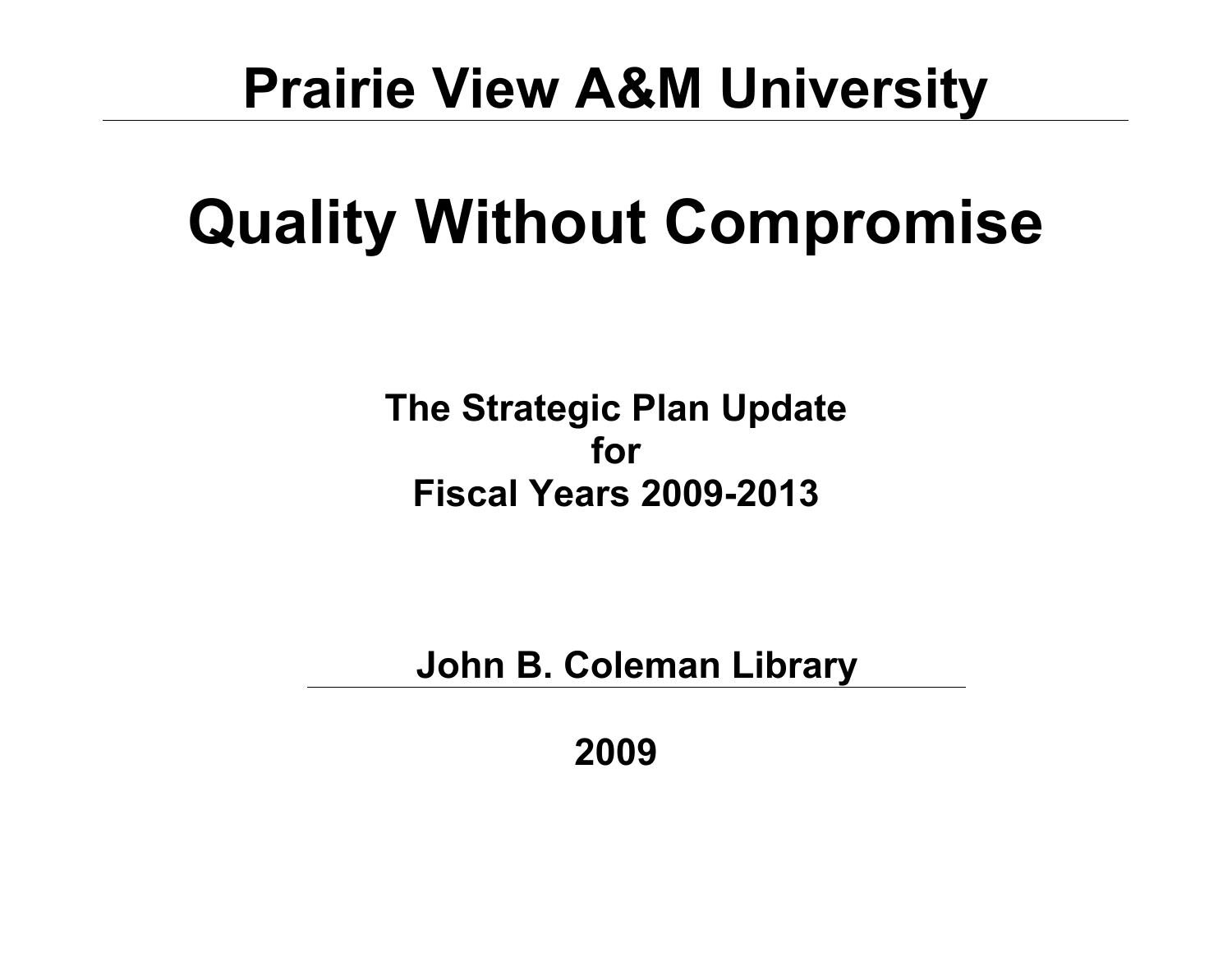#### A. **Executive Summary:**

*The John B. Coleman Library developed a vision statement and revised its mission statement in 2005, along with the development of a Strategic Plan in support of the University's mission of teaching, research, and services. The Library Plan is "future-oriented" and carries the title of "New Directions- Improving USE: Unity, Services and Excellence." Over the past 4-years, the Plan focused on five basic components: 1) Staffing, 2) Collections & Services, 3) Facilities & Environment, 4) Promotion & Marketing, and 5) Budgets & Development.*

*Guided by its Vision Statement, the Library aspires to fulfill its unique role as a major interdisciplinary contributor to the academic, cultural, and social development of the university community. The purpose and mission of the Library is to provide information resources, access services, cultural programs, and library instruction, in support of the evolving curriculum of the University. The Library consistently seeks to align its mission and strategic planning goals with University's Core Values of "access and quality, diversity, leadership, relevance, social responsibility, and accountability."*

*The Library evaluates its collections, service delivery, technology, and other activities on a regular basis by applying assessment strategies that are based on goals, objectives, and strategies. Results of these assessment measurements are used to improve, enhance, and create new planning strategies for library services, resources, and programs. Some of the major goals and accomplishments since 2005 include: the expansion of the library instruction program; the growth of the collection, including print and electronic resources; and the extensive development of distance library services at the PVAMU Northwest Graduate Center.*

*In the future, between 2009 and 2013, the Library envisions several areas of growth, change, and innovation, including: development of career ladders for the library staff; addition of support staff; development of an Information Literacy program based on ALA/ACRL principles of instruction; installation of an information literacy computer lab to provide "hands-on" instruction; and further development of the collection and services at the Northwest Center. Library goals are also in alignment with the TAMUS Imperatives, such as: 1) The promotion and marketing of library services and programs; 2) Providing highly qualified library staff; 3) Providing state-of-the-art Technology Systems; and 4) Managing efficient and productive library budgets. As the library continues to fulfill its mission, it will be guided by the principle that, "Libraries are Essential to Producing and Transforming Learning Communities."*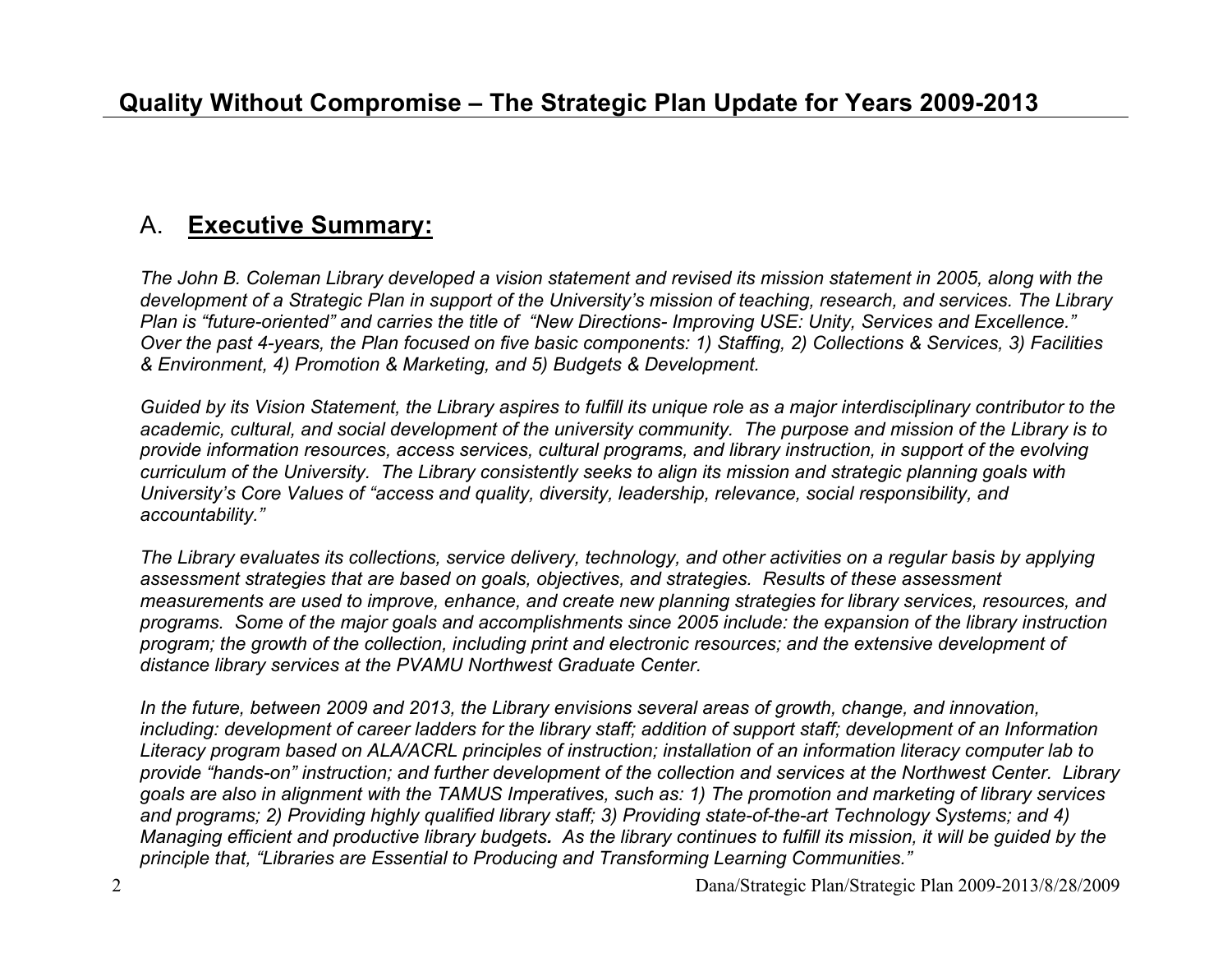#### B. **Vision of the Unit**

The John B. Coleman Library seeks to be the "heart" of the academic and research culture of the campus, and to contribute to the intellectual activities of Prairie View A&M University. The Library envisions that it will fulfill its unique role as a major contributor to the academic, cultural, and social development of the university community. In fulfilling this vision, the Library will continue to acquire and maintain adequate information resources, offer effective instruction on the retrieval and use of materials in all formats, and continue to provide state-of-the-art technology for users in all locations. The library also aspires to assist the University in its commitments to the broader community, by developing innovative approaches to supporting life-long learning. The realization and achievement of this vision will ensure our stakeholders that Prairie View A&M University will continue to meet the challenges of the 21<sup>st</sup> century, and sustain excellence in undergraduate, graduate, and professional studies.

The John B. Coleman Library has adopted the following slogans that summarize and exemplify this Vision:

#### *"New Directions for Library USE: Improving Unity, Service, and Excellence"*

*and*

#### *"Libraries are Essential to Producing and Transforming Learning Communities"*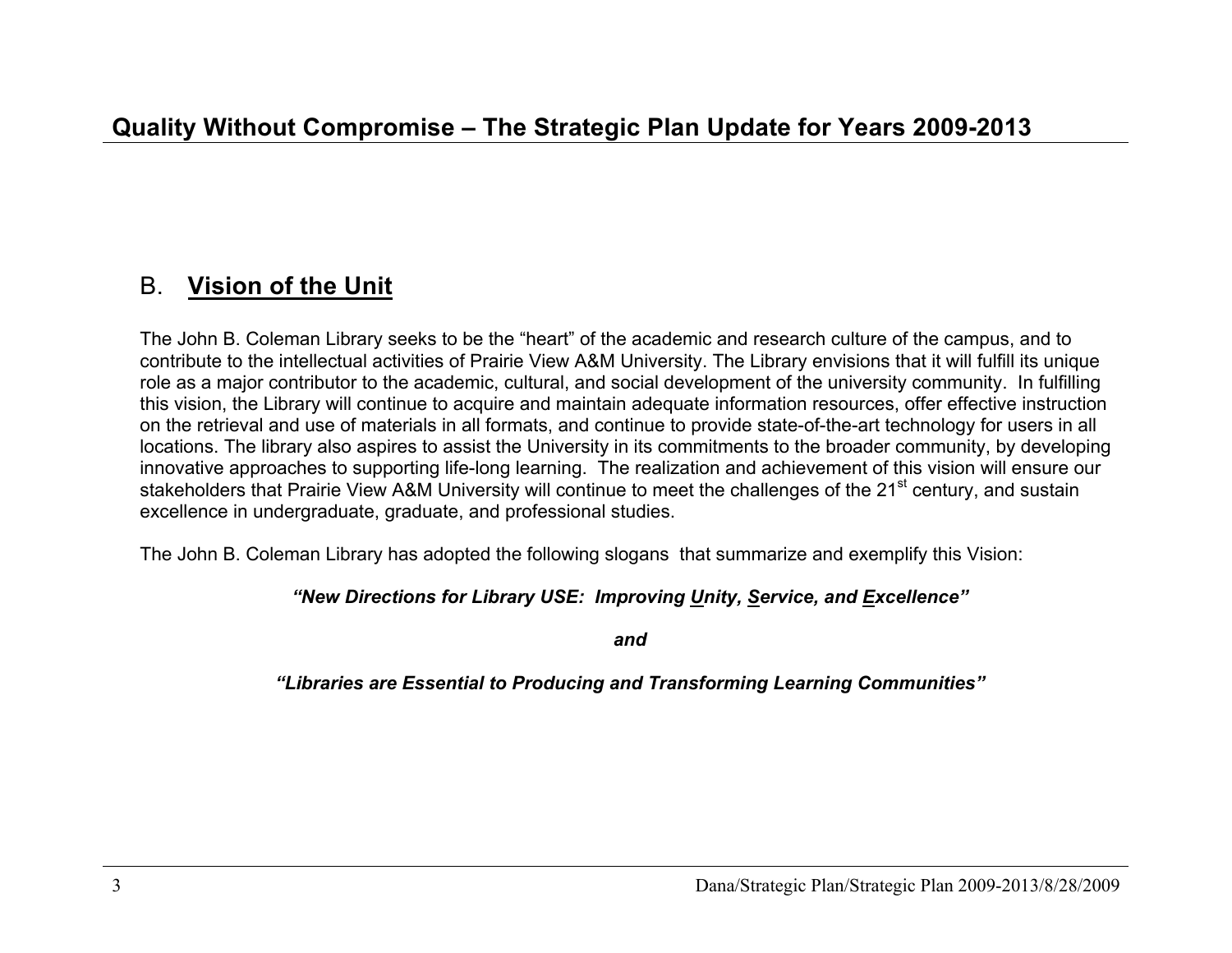#### C. **Mission of the Unit**

The mission of the John B. Coleman Library is to provide information resources, access services, cultural programs, and library instruction, in support of the evolving curriculum of Prairie View A&M University. The library staff provides quality service and leadership in the use and retrieval of information consistent with the University's mission of teaching, research, and service.

The Library develops and maintains a quality research collection by coordinating the active participation of the university community in identifying and acquiring information resources in all formats. In order to continue to meet the challenges and demands of a changing global environment, the library evaluates its collections, technology systems, instructional programs, and service delivery policies for off-campus sites, as well as the main campus, on a regular systematic basis.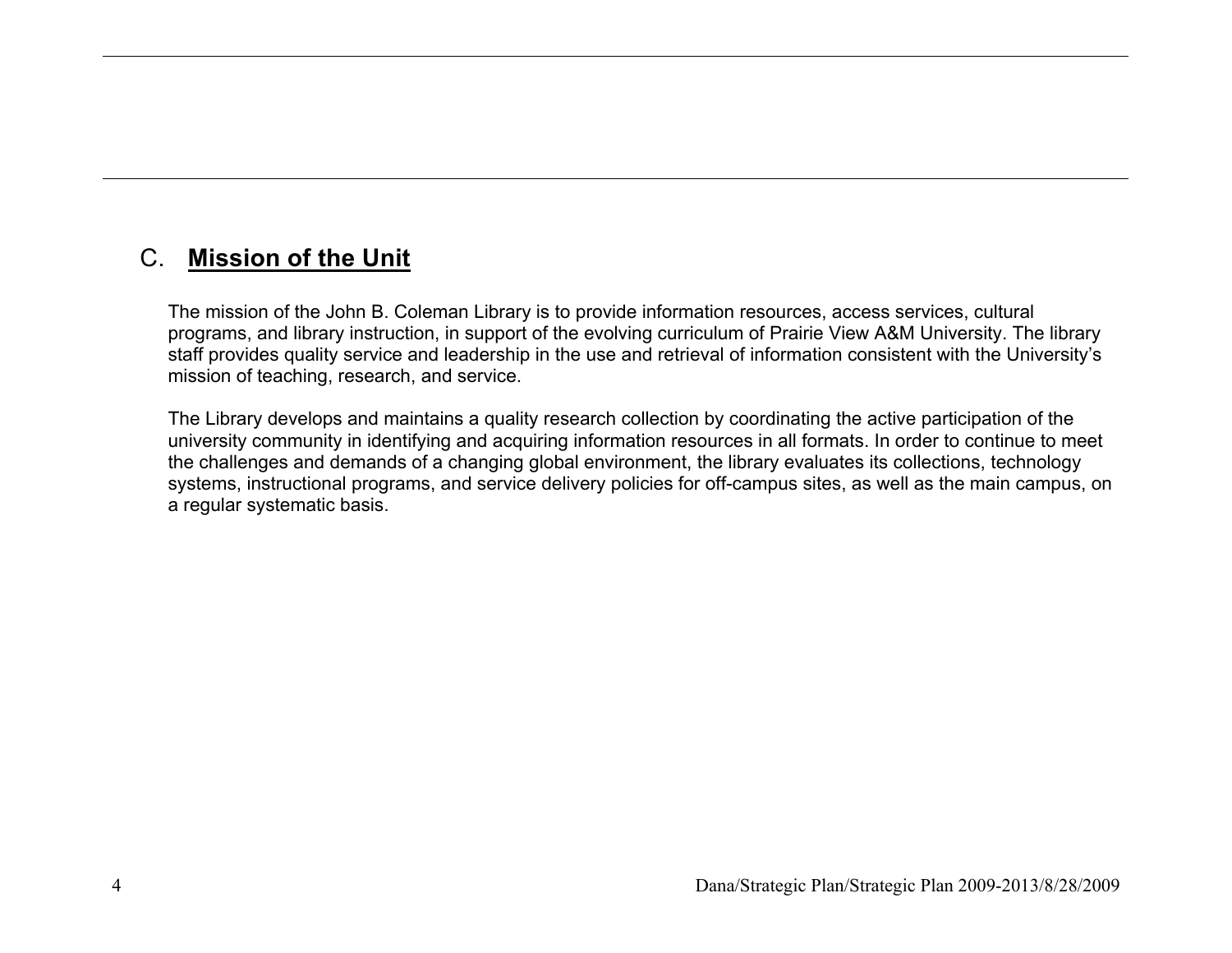## D. **Relationship of the Unit's Mission to the University's Mission**

The Mission of the Library supports the basic components of the University's Mission as follows:

#### Teaching:

 Providing highly qualified and diverse staff of librarians and library assistants; Enhanced Collections, Information Resources, and Online Databases to support all academic disciplines, majors, and minors; Expanded information and reference services, including Library Instruction; Availability of Electronic Reserves and Online Interlibrary Loan; Extensive development of the Distance Library Services program at the Northwest Center; State-of-the-Art technology systems; Major improvement of facilities which provide a conducive learning environment; and Regular assessment of the satisfaction of all library users, including undergraduates, graduate students, faculty, and staff.

#### Research:

Consistent acquisition, management and preservation of information resources in all formats; Teaching information retrieval and research skills; Providing access to cooperative and reciprocal resource sharing programs; Assessment of library contributions to the research efforts of the students and faculty. Maintaining and preserving Special Collections of artistic, historical, cultural, and intellectual significance.

#### Service:

Provision of information resources in all formats and qualified staff in support the University's efforts in the areas of public service programs, such as the Cooperative Extension Programs, specialized programs in nursing, juvenile justice, architecture, education, and social work.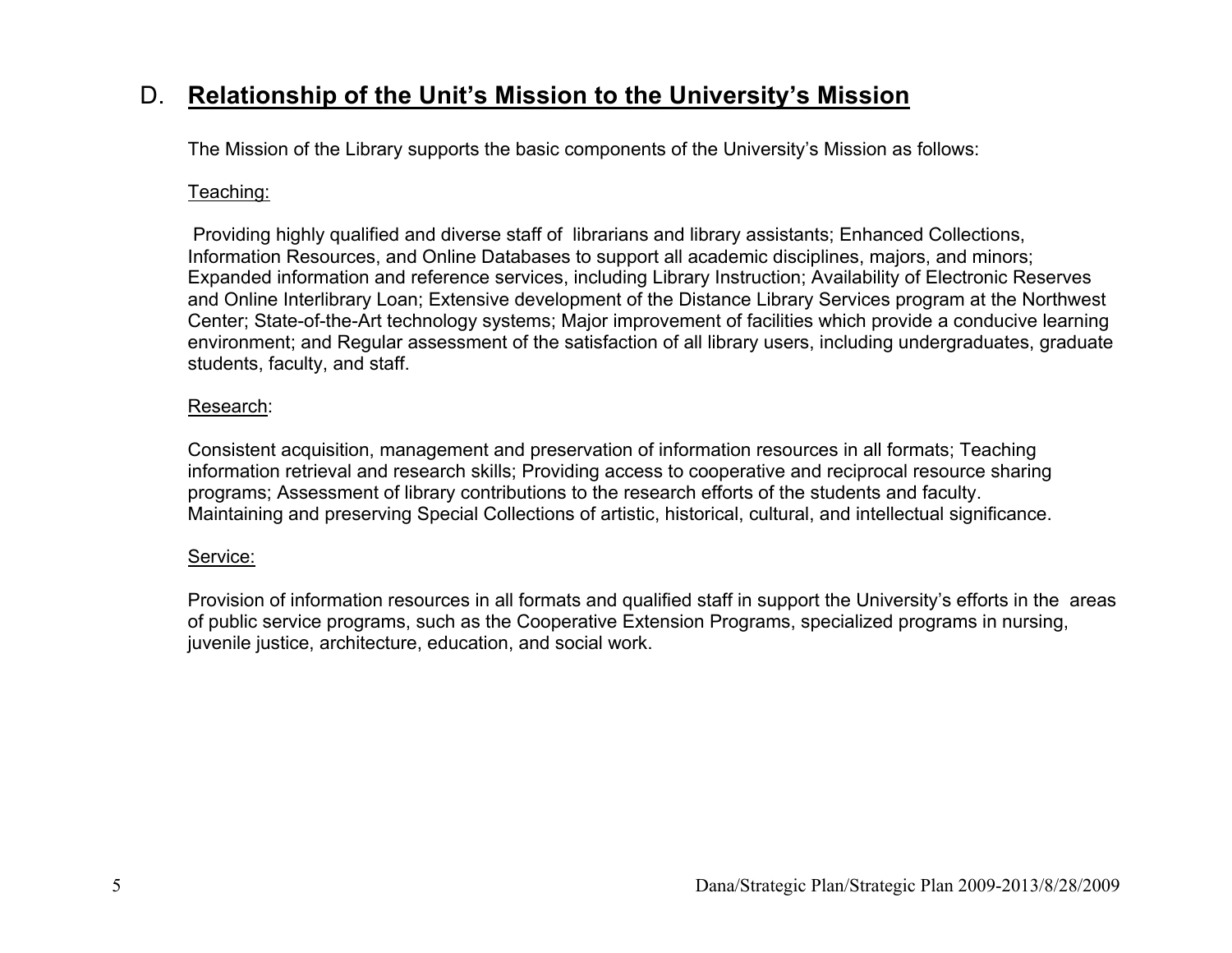#### E. **Current Organizational Structure**

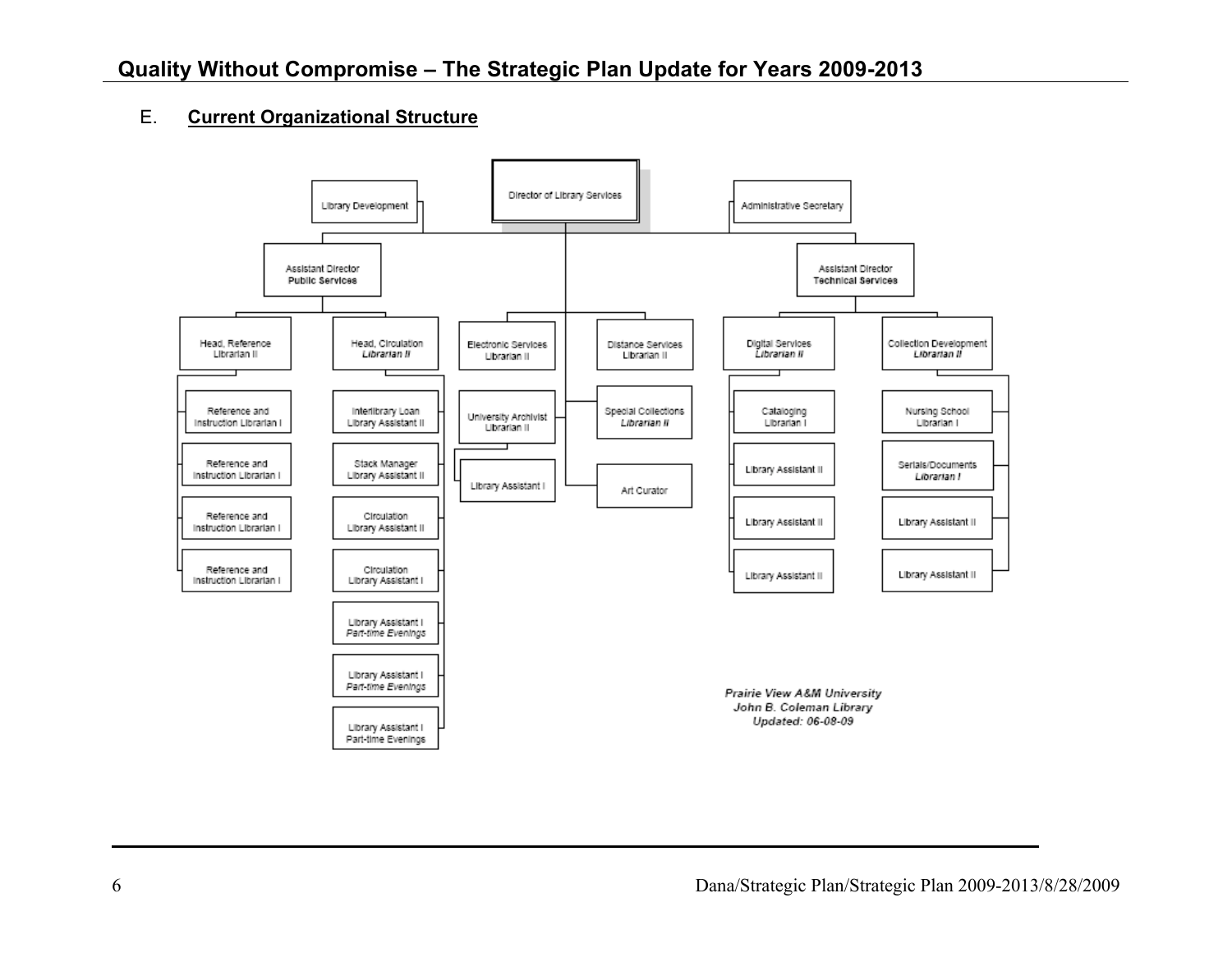## F. **Unit's Support of the University's Core Value**

| <b>Institutional Core Values</b> | Unit's Support of Core Values Most Applicable to<br>The Unit                                                                                            |
|----------------------------------|---------------------------------------------------------------------------------------------------------------------------------------------------------|
| 1. Access and Quality            | #1) Acquisition and Maintenance of Appropriate<br>Learning and Research Resources.                                                                      |
| 2. Diversity                     | #2) Hiring of a competent and diverse staff; and<br>development of historical "special collections" that<br>reflect the growth and contributions of the |
| 3. Relevance                     | University.                                                                                                                                             |
| 4. Leadership                    | #3) Provides access to state-of-the-art<br>information technology; creating an environment<br>conducive for study, research, and learning.              |
| 5. Social Responsibility         | #4) Provides instruction in information retrieval<br>and library research skills.                                                                       |
| 6. Accountability                | #5) Provides high quality service and resources<br>on campus and at distant locations.                                                                  |
|                                  | #6) Evaluates and develops assessment<br>strategies for improving over-all effectiveness of<br>library services, programs, and resources.               |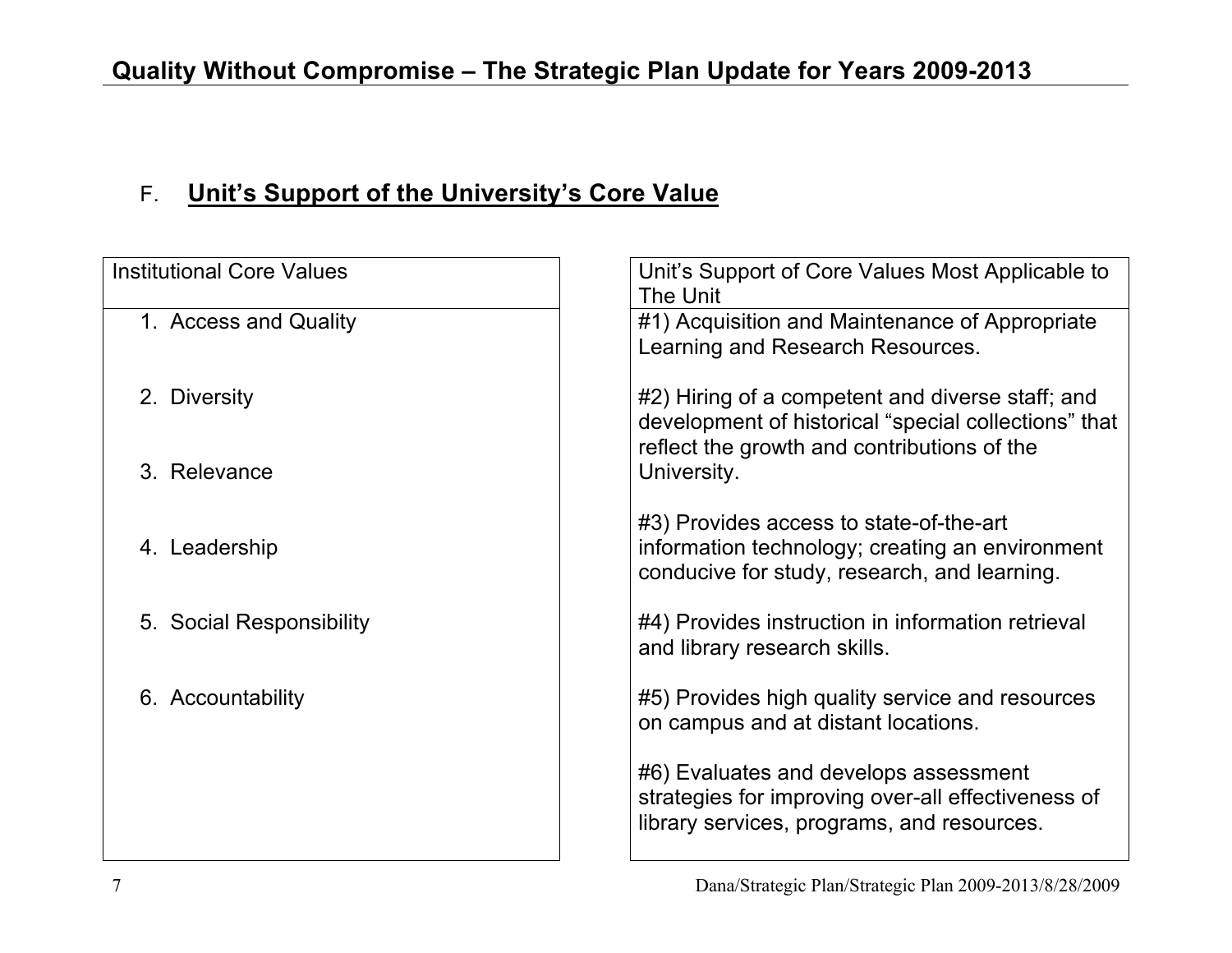## **G-1. The Past: Major Outcome Achievements and Changes Since 2004 (Excluding Degree Program Outcomes Reported on Forms A-1) University Goal #\_\_\_\_1\_\_\_\_ (see Goal List)**

| <b>Unit Goal</b>                                                                                                                                                       | <b>Objectives/Outcomes</b>                                                                                                                                                                                                                                                                                                                                             | Methods of<br><b>Assessment</b><br>and Year                                                                                                                                                       | <b>Evidence</b><br>(Form and Location)                                                                                                                                                                                                                                                                                                  | Outcome to be<br>continued in<br>2009-2013 Cycle<br>$Y = Yes$<br>N=No |
|------------------------------------------------------------------------------------------------------------------------------------------------------------------------|------------------------------------------------------------------------------------------------------------------------------------------------------------------------------------------------------------------------------------------------------------------------------------------------------------------------------------------------------------------------|---------------------------------------------------------------------------------------------------------------------------------------------------------------------------------------------------|-----------------------------------------------------------------------------------------------------------------------------------------------------------------------------------------------------------------------------------------------------------------------------------------------------------------------------------------|-----------------------------------------------------------------------|
| <b>Offer library services</b><br>that enrich the<br>curriculum by<br>expanding the library<br>instruction program in<br>support of teaching,<br>learning, and research | Number of hands on<br>instruction sessions at the<br><b>Reference Desk will increase</b><br>at least 10% over the<br>previous year.<br>Increase the number of<br>students reached by<br><b>Research Instruction</b><br>sessions in Classrooms by at<br>least 10%; and at least 60% of<br>the students will report<br>satisfaction with library<br>instruction services | User<br><b>Satisfaction</b><br><b>Survey</b><br><b>Classroom</b><br><b>Evaluation Form</b><br><b>Faculty</b><br><b>Satisfaction</b><br><b>Survey</b><br><b>Departmental</b><br>Assessment<br>Form | All Forms and Results are located in<br>the John B. Coleman Library:<br><b>Reference Department Head of</b><br>1)<br>Department - Dr. Steve Shaw<br><b>Director of Library Services Office-</b><br><b>2</b><br>Dr. Rosie L. Albritton<br><b>Library Website:</b><br>3)<br>www.pvamu.edu/library<br>Mr. Karl Henson, Library Web Manager | <b>Yes</b>                                                            |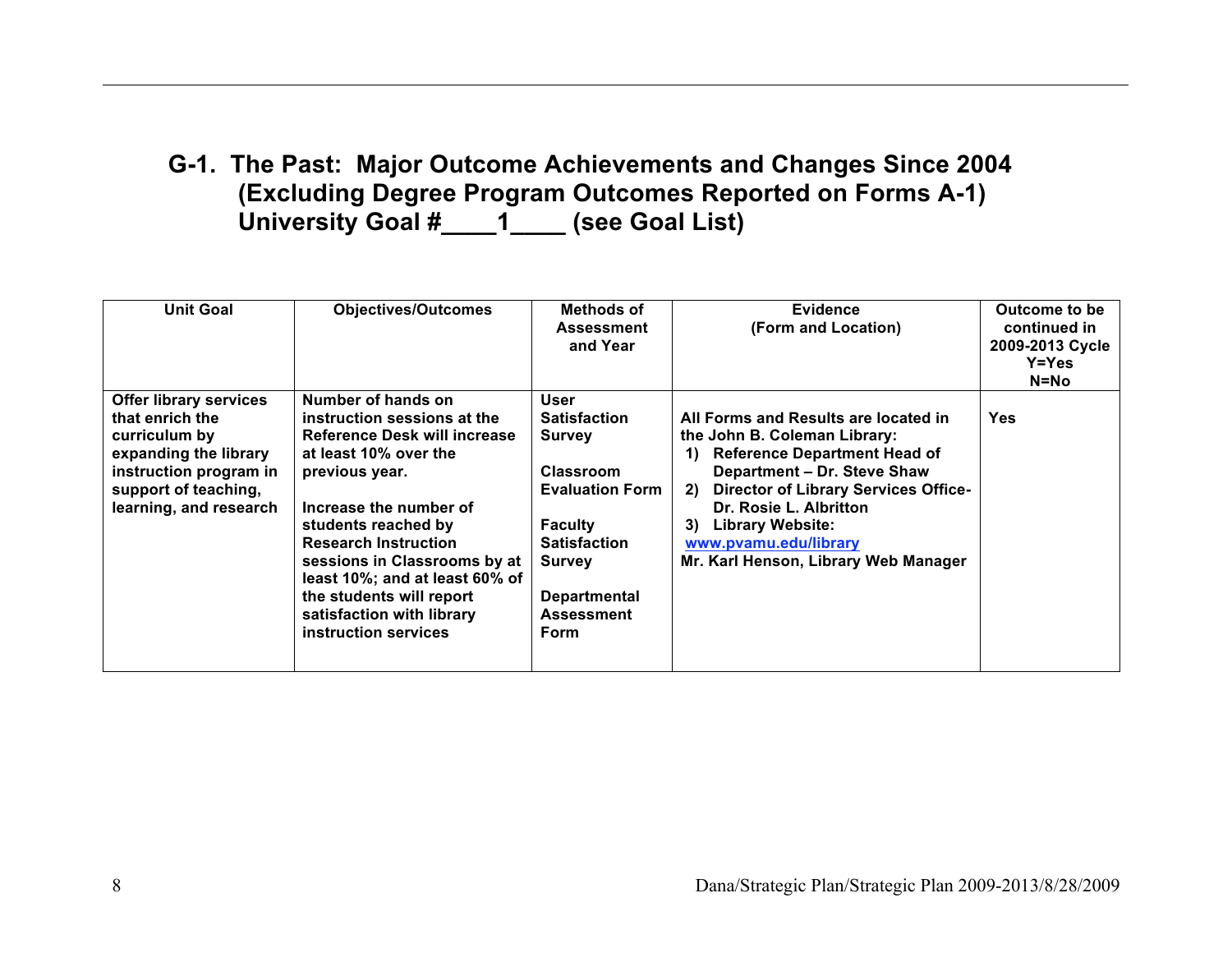**G-1. The Past: Major Outcome Achievements and Changes Since 2004 (Excluding Degree Program Outcomes Reported on Forms A-1) University Goal #\_\_\_1\_\_\_\_\_ (see Goal List)**

| <b>Unit Goal</b>                                                                                                                | <b>Objectives/Outcomes</b>                                                                                                                                                                                                                                                                                                                                    | Methods of<br><b>Assessment</b><br>and Year                                                                                                                                                        | <b>Evidence</b><br>(Form and Location)                                                                                                                                                                                                                                                                                                                                                                              | Outcome to be<br>continued in<br>2009-2013 Cycle<br>$Y = Yes$<br>N=No |
|---------------------------------------------------------------------------------------------------------------------------------|---------------------------------------------------------------------------------------------------------------------------------------------------------------------------------------------------------------------------------------------------------------------------------------------------------------------------------------------------------------|----------------------------------------------------------------------------------------------------------------------------------------------------------------------------------------------------|---------------------------------------------------------------------------------------------------------------------------------------------------------------------------------------------------------------------------------------------------------------------------------------------------------------------------------------------------------------------------------------------------------------------|-----------------------------------------------------------------------|
| <b>Collection</b><br>Development:<br>Acquire, Manage, and<br><b>Preserve Information</b><br><b>Resources in all</b><br>formats. | Increase the number of<br><b>Graduate Study resources in</b><br>support of Master's and<br><b>Doctoral Programs.</b><br><b>Provide access to online</b><br>electronic databases in all<br>academic disciplines at the<br>undergraduate and graduate<br>levels.<br><b>Enhance the core collection</b><br>of research and instructional<br>reference materials. | <b>Maintain</b><br>statistical<br>technical<br>services<br>cataloging and<br>acquisitions<br>data.<br>Compile annual<br>reports for the<br>University and<br><b>National Library</b><br>Databases. | <b>Annual Technical Services Reports.</b><br><b>ACRL Statistical Reports</b><br><b>NCES Statistical Reports</b><br><b>Integrated Library System Data Logs</b><br>from the Online Catalog, the<br><b>Cataloging Module, and the</b><br><b>Acquisitions Module</b><br>All located in the Office of the<br><b>Assistant Director for Technical</b><br>Services; and on the Library Website<br>at www.pvamu.edu/library | <b>Yes</b>                                                            |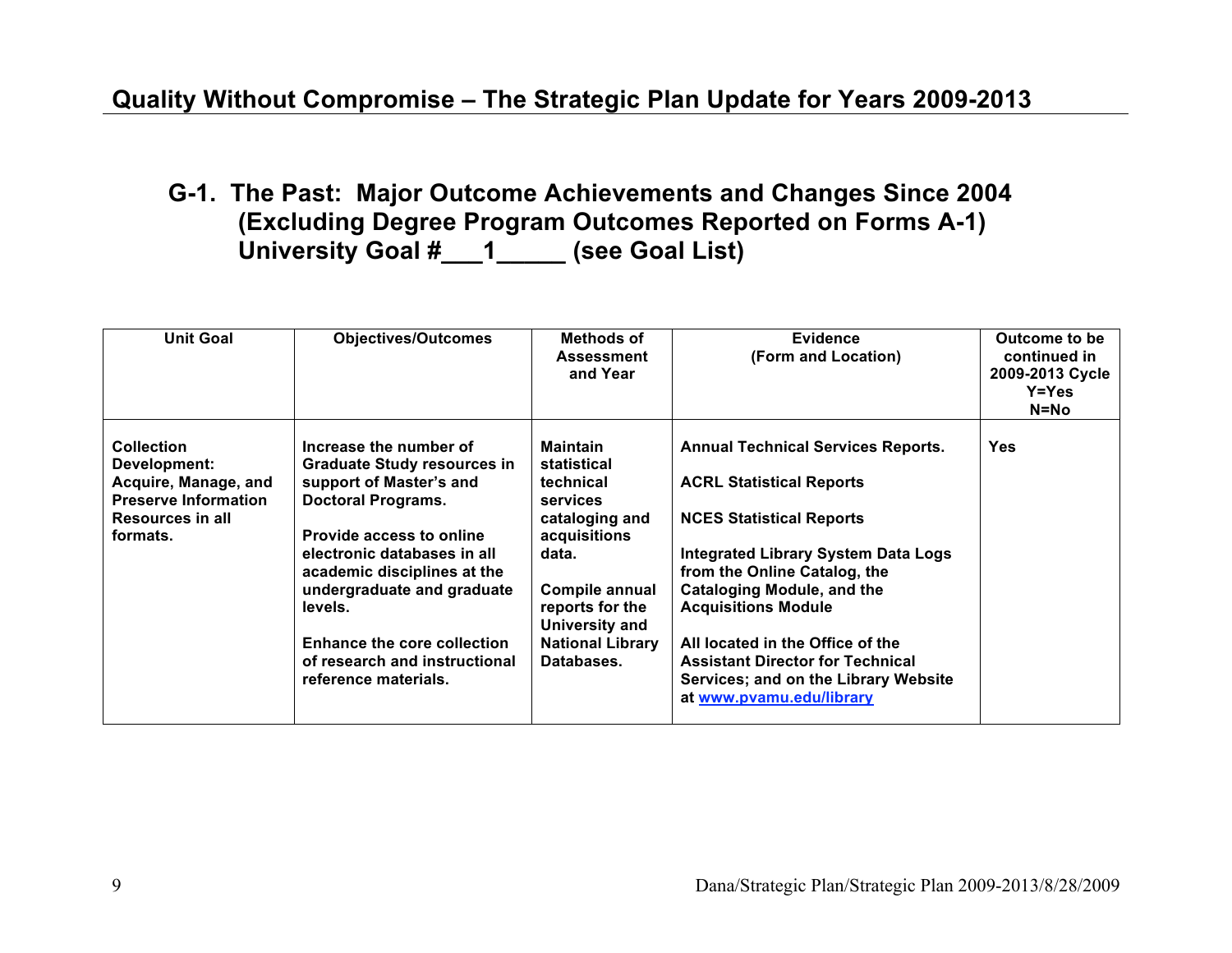**G-1. The Past: Major Outcome Achievements and Changes Since 2004 (Excluding Degree Program Outcomes Reported on Forms A-1) University Goal #\_\_\_7\_\_\_\_\_ (see Goal List)**

| <b>Unit Goal</b>                                                                                                              | <b>Objectives/Outcomes</b>                                                                                                                                                                                                                                                                                                                  | Methods of<br><b>Assessment</b><br>and Year                                                                                                                                                                                                                                                         | <b>Evidence</b><br>(Form and Location)                                                                                                                                                                                                                                       | Outcome to be<br>continued in<br>2009-2013 Cycle<br><b>Y=Yes</b><br>N=No |
|-------------------------------------------------------------------------------------------------------------------------------|---------------------------------------------------------------------------------------------------------------------------------------------------------------------------------------------------------------------------------------------------------------------------------------------------------------------------------------------|-----------------------------------------------------------------------------------------------------------------------------------------------------------------------------------------------------------------------------------------------------------------------------------------------------|------------------------------------------------------------------------------------------------------------------------------------------------------------------------------------------------------------------------------------------------------------------------------|--------------------------------------------------------------------------|
| Expand, enhance, and<br>promote Distance<br><b>Library Services at the</b><br><b>PVAMU Northwest</b><br>(NW) Graduate Center. | Increase the number of<br>volumes available in the<br><b>Resource/Reading Room at</b><br>the NW Center.<br><b>Consistently market the</b><br>distance library resources<br>and services to current and<br>future students and faculty<br><b>Conduct instruction on</b><br>research skills and the<br>retrieval of information<br>resources. | <b>Annual User</b><br><b>Satisfaction</b><br><b>Surveys</b><br><b>Annual Faculty</b><br><b>Satisfaction</b><br><b>Surveys</b><br><b>Student</b><br>evaluations of<br><b>Instructional</b><br>Sessions.<br><b>Annual Focus</b><br><b>Groups</b><br>Interview with<br><b>Students and</b><br>Faculty. | All forms and Assessment Results and<br>located in the Office of the Distance<br><b>Services Librarian, at the Northwest</b><br><b>Graduate Center.</b><br><b>Results of surveys and assessments</b><br>are also located on the library web-<br>site: www.pvamu.edu/library. | <b>Yes</b>                                                               |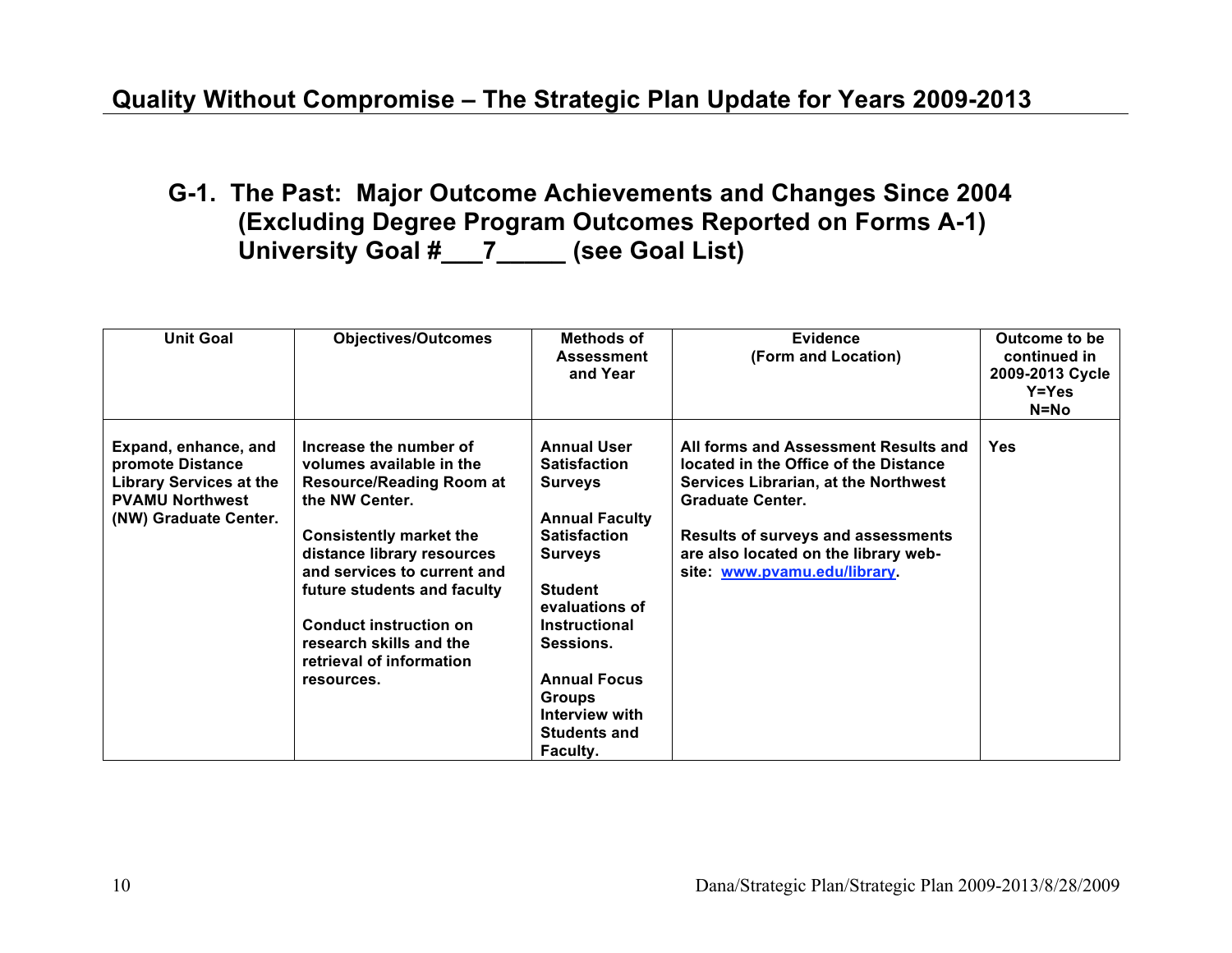## **I. The Future: Unit Profile Changes (as appropriate)**

| <b>Area of Change</b> | <b>Type</b><br>of Change | Year | <b>Cost or Savings</b> |
|-----------------------|--------------------------|------|------------------------|
|                       | A=Add                    |      |                        |
|                       | D=Delete                 |      |                        |
|                       | <b>M=Modify</b>          |      |                        |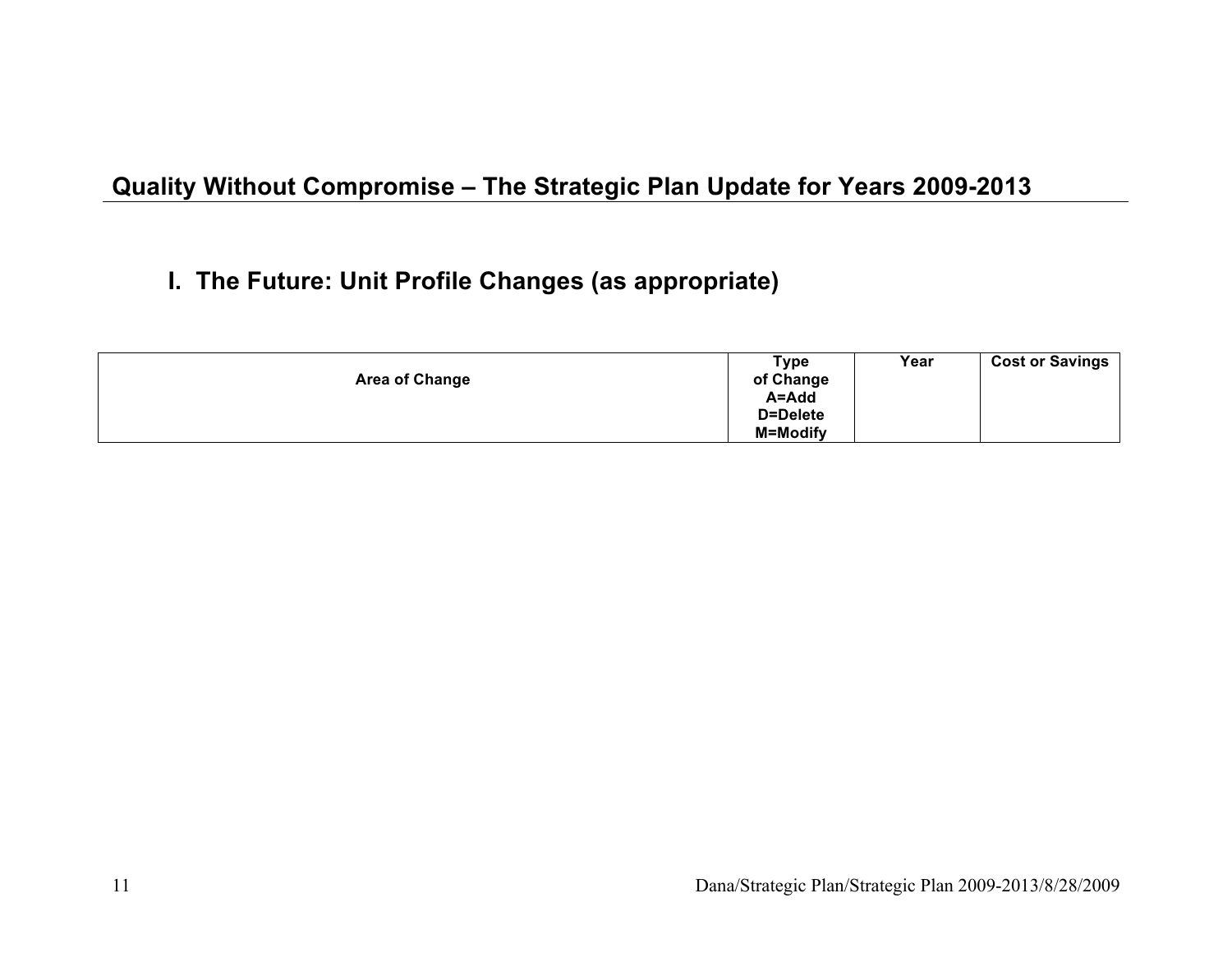| Organization<br>1.                                                                                                                                                                                              |              |           |                     |
|-----------------------------------------------------------------------------------------------------------------------------------------------------------------------------------------------------------------|--------------|-----------|---------------------|
| Expand Professional Librarian Classification Levels from 2 to 4.<br>Expand Support Staff Library Assistant Levels from 2 to 4.                                                                                  | Modification | 2011-2012 | To Be<br>Determined |
| Create Additional Support Staff Library Assistant Positions                                                                                                                                                     | Add          | 2009-2011 | To Be<br>Determined |
| 2. Program                                                                                                                                                                                                      |              |           |                     |
| Develop an Information Literacy Program based on the ALA Principles as a means of<br>improving the current approach to Library Instructional Services.                                                          | Add          | 2010-2011 | To Be<br>Determined |
| Install an Information Literacy Computer Lab for "hands-on" library instruction on using<br>electronic resources and databases.                                                                                 | Add          | 2009-2010 | To Be<br>Determined |
| 3. Services<br>Provide online electronic circulation services at the NW Center.<br>Expand the Collection at the NW Center.<br>Enhance and create preservation conditions in Special/Collections Archives in JBC | Modify       | 2009-2010 | To Be<br>Determined |
| 4. Policies/Procedures/Rules                                                                                                                                                                                    |              |           |                     |
| Consider expanding or decreasing Library Hours based on "usage" and "cost<br>effectiveness studies."                                                                                                            | Modify       | 2010-2013 | To Be<br>Determined |
| 5. Other                                                                                                                                                                                                        |              |           |                     |

**J-1. The Future: Projected Outcome Achievement by TAMUS Imperative and University Goal (Excluding Degree Program Outcomes Reported on Forms A-1)**

## **TAMUS Imperative #1: Openness and Accountability**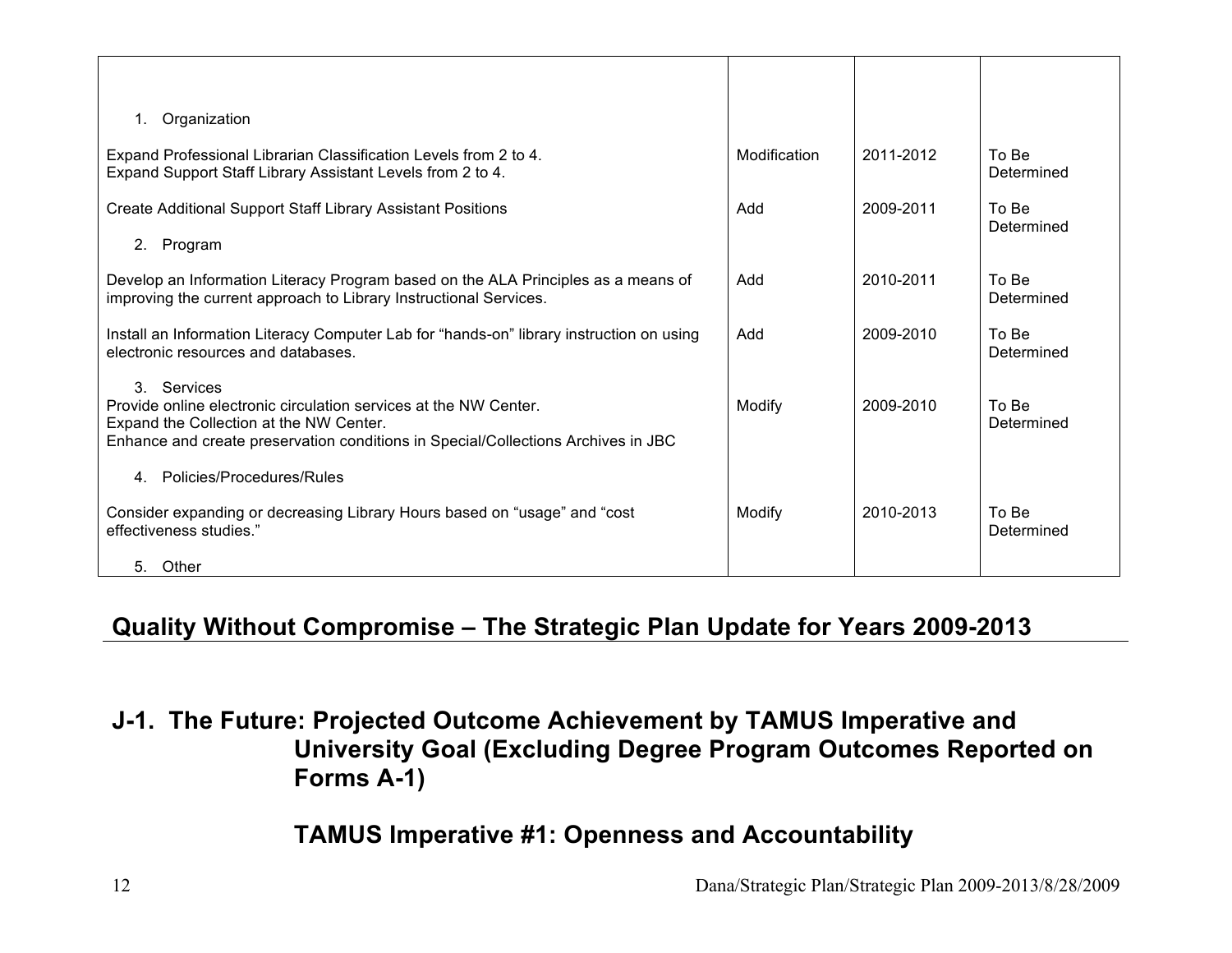**Related University Goal Number(s): (2) Improve Academic Indicators, (4) Strengthen Environmental Health and Safety Programs on Campus,**

**(9) Increase and Enhance the Visibility and Awareness of the University to The Community at Large/All Stakeholders**

| <b>Unit Goal</b>                                                                           | <b>Projected</b><br><b>Objectives/Outcomes</b>                                    | <b>Means of</b><br><b>Assessment</b><br><b>By Year</b> | <b>Strategies Used</b>                                                                                                | Savings or<br><b>New</b><br>Cost per<br><b>Strategy</b> |
|--------------------------------------------------------------------------------------------|-----------------------------------------------------------------------------------|--------------------------------------------------------|-----------------------------------------------------------------------------------------------------------------------|---------------------------------------------------------|
| <b>Enhance Promotion</b><br>and Marketing of<br><b>Library Resources,</b><br>Services, and | <b>Increased Visibility on</b><br>Campus, Statewide,<br>Regionally, and National. | Annual<br>User<br><b>Satisfaction</b><br><b>Survey</b> | <b>Publication of Library Newsletter on a</b><br>regular basis.<br><b>Participation of Librarians in Professional</b> | <b>Minimal</b><br><b>Minimal</b>                        |
| <b>Programs</b>                                                                            | <b>Digitization of Library</b><br><b>Handbooks and Research</b><br>Aids           | Annual<br><b>Faculty</b>                               | <b>Development Activities in Conferences,</b><br><b>Workshops, and Special Projects.</b>                              |                                                         |
|                                                                                            | <b>Enhance Library Displays</b><br>and Signage                                    | <b>Satisfaction</b><br><b>Survey</b><br>Annual         | <b>Produce Grant Proposals to support</b><br>library promotions, improvement of<br>facilities, and programs.          | <b>Minimal</b>                                          |
|                                                                                            | <b>Expansion of Library Web-</b><br>site                                          | <b>Focus Groups</b>                                    | Work closely with the Friends of the<br>Library of the John B. Coleman Library                                        | <b>Minimal</b>                                          |

**Quality Without Compromise – The Strategic Plan Update for Years 2009-2013**

#### **K-1. The Future: Projected Outcome Achievement by TAMUS Imperative and University Goal**

**TAMUS Imperative #2: Excellence through Academics & Extension Related University Goal Number(s): (1) Strengthen the Quality of Academic Programs; (7) Promote Programs that Contribute to**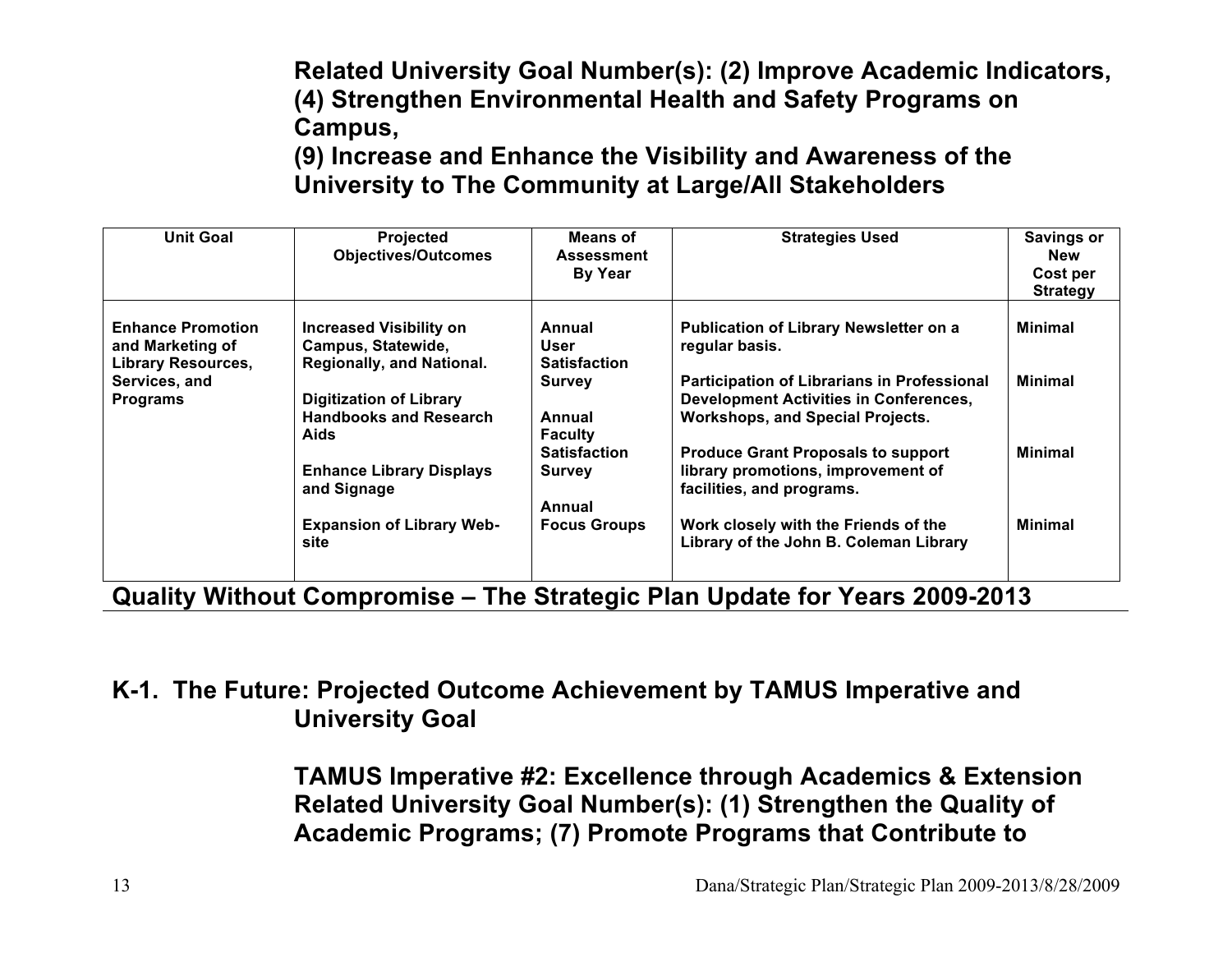#### **Student Success; (9) Increase and Enhance the Visibility of the University at Large/All Stakeholders; (10) Strengthen the Quality of the Athletics Program**

| <b>Unit Goal</b>                                                                                                                  | <b>Projected</b><br><b>Objectives/Outcomes</b>                                                                                                                                                                                                             | <b>Means of</b><br><b>Assessment</b><br><b>By Year</b>                                                                | <b>Strategies Used</b>                                                                                                                                                                                                                                   | Savings or<br><b>New</b><br>Cost per<br><b>Strategy</b> |
|-----------------------------------------------------------------------------------------------------------------------------------|------------------------------------------------------------------------------------------------------------------------------------------------------------------------------------------------------------------------------------------------------------|-----------------------------------------------------------------------------------------------------------------------|----------------------------------------------------------------------------------------------------------------------------------------------------------------------------------------------------------------------------------------------------------|---------------------------------------------------------|
| <b>Provide highly</b><br>qualified Library Staff<br>to implement<br>programs, services,<br>and access to<br>information resources | High quality service and<br>customer service on campus<br>and at distant locations.<br><b>Library Instruction for</b><br>information retrieval and<br>research skills.<br><b>Acquisition and management</b><br>of information resources in<br>all formats. | Annual<br>User<br><b>Satisfaction</b><br><b>Surveys</b><br><b>Student</b><br>evaluations of<br>library<br>instruction | Nationwide, statewide, and local<br>recruitment of librarians and library<br>assistants.<br>Modification of the organizational<br>structure as curriculum evolves.<br>Development of career ladders and<br>promotional guidelines for all library staff. | <b>Minimal</b><br><b>Minimal</b><br>Mnimal              |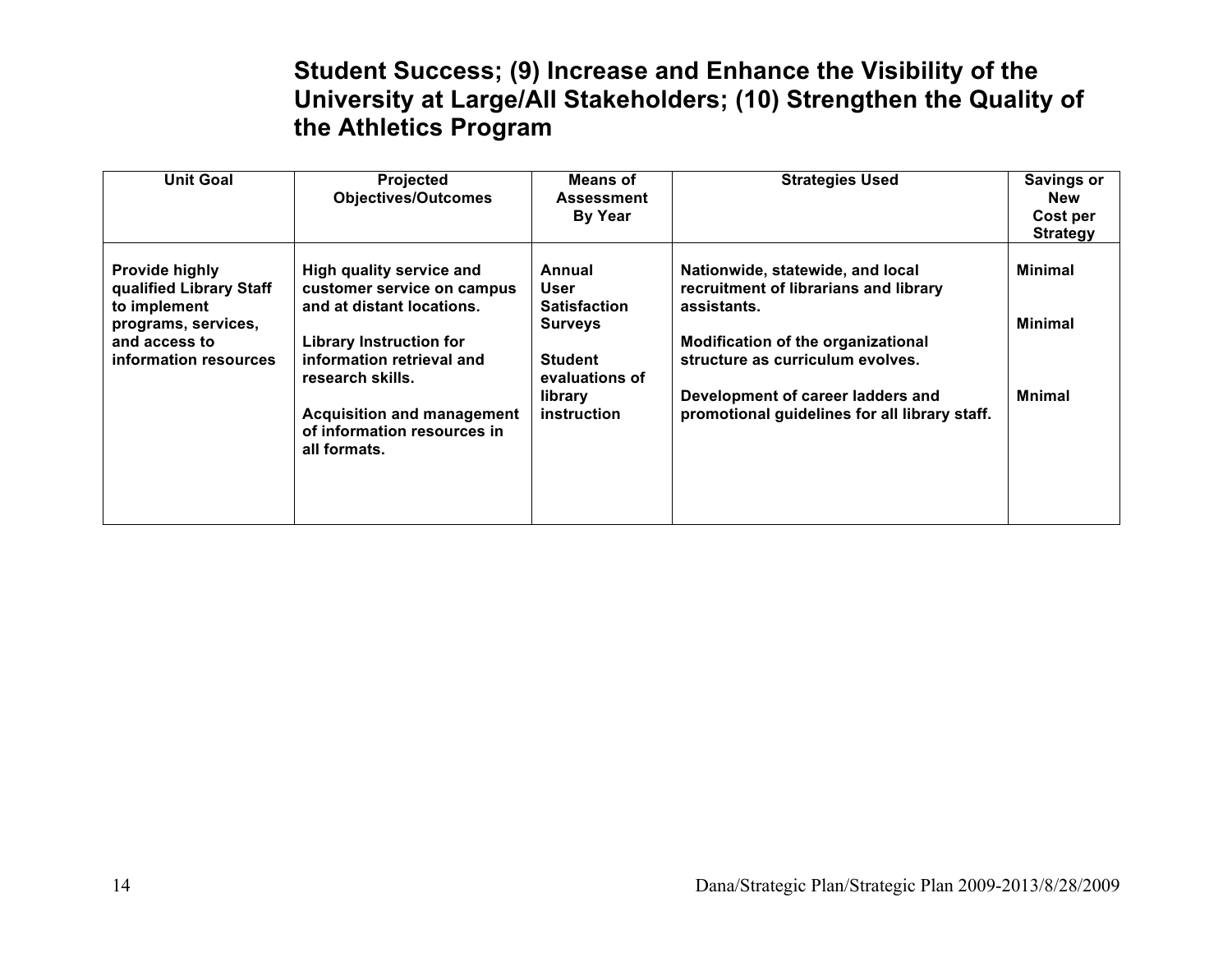#### **Quality Without Compromise – The Strategic Plan Update for Years 2009-2013**

#### **K-1. The Future: Projected Outcome Achievement by TAMUS Imperatives and University Goals**

### **TAMUS Imperative #3: Research University Goal Number(s): (3) Increase Applied and Basic Research; (8) Strengthen University Advancement Programs Including Research**

| <b>Unit Goal</b>                                             | <b>Projected</b><br><b>Objectives/Outcomes</b>                                                         | <b>Means of</b><br><b>Assessment</b><br><b>By Year</b>                                                                      | <b>Strategies Used</b>                                                                                                                                                                                        | <b>Savings or</b><br><b>New</b><br>Cost per<br><b>Strategy</b> |
|--------------------------------------------------------------|--------------------------------------------------------------------------------------------------------|-----------------------------------------------------------------------------------------------------------------------------|---------------------------------------------------------------------------------------------------------------------------------------------------------------------------------------------------------------|----------------------------------------------------------------|
| <b>Provide State of the Art</b><br><b>Technology Systems</b> | <b>Enhanced access to research</b><br>information and online<br>electronic resources and<br>databases. | <b>Annual User</b><br><b>Satisfaction</b><br><b>Survey</b><br><b>Annual Faculty</b><br><b>Satisfaction</b><br><b>Survey</b> | <b>Continue the Library Liaison Program with</b><br>the Faculty and Academic Units.<br>Monitor the development of innovative and<br>research-oriented materials and databases<br>in all academic disciplines. | <b>Minimal</b><br><b>Mnimal</b>                                |